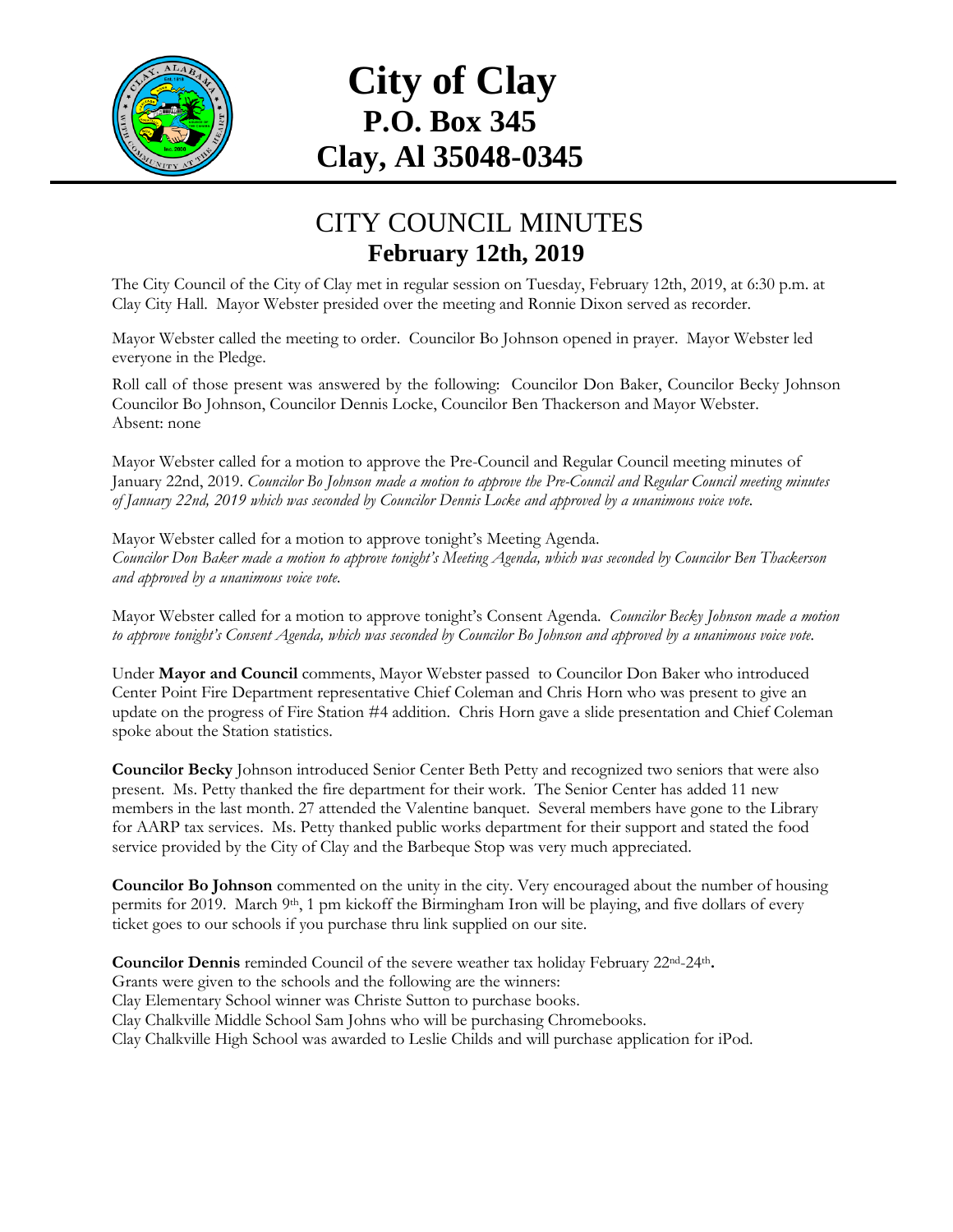

### **CITY OF CLAY CITY COUNCIL MINUTES February 12th , 2019**

**Councilor Ben Thackerson had no report.** Mr. Dixon updated Council regarding the new flag pole and flag at Cosby Lake.

#### Under **Reading of Petitions, Applications, Complaints, Appeals, Communications, etc.,** Mayor Webster announced there were none.

Under the **City Manager's report,** Mr. Dixon reported the account balances in the General Fund = \$891,151.12; Contractors Bond = \$152,002.80; Capital Improvement Fund = \$349,014.97; 4 & 5 Cent Gasoline Fund = \$68,240.02; 7 Cent Gasoline Fund = \$37,012.05; Building Fund = \$400,000.00; Paving Supplement Fund = \$260,357.05; Contingency Fund = \$1,100,000.00; BBT Fund= \$65,991.52; Ballpark Registration Income=21,116.30; and Ballpark Sports Expense = (16,505.17).

Waste Management contract expires April 1st. RFP were mailed to 6 companies and 4 bids were submitted.

Mr. Dixon opened each bid package with the following proposals:

|                                |         |         | res           |                         | <b>Mandatory 1</b> |
|--------------------------------|---------|---------|---------------|-------------------------|--------------------|
| Company                        | 1 can   | 2 cans  | <b>Refuse</b> | 30yrd haul/ton          | can                |
| <b>Arrow Disposal Services</b> | \$15.85 | \$23.00 | \$6.50        | 400.00/24.00            | \$15.00            |
| <b>Republic Services</b>       | \$11.99 | \$17.99 |               | \$4.50 \$195.00/\$25.00 | \$11.99            |
| <b>Santek Waste Services</b>   | \$11.28 | \$14.03 | \$5.28        | \$185/\$21.00           | \$10.61            |
| Waste Pro                      | \$13.12 | \$19.00 | \$5.00        | \$190.00/\$38.00        | \$12.65            |

### **Under Public Hearings**

Mayor Webster called for a motion to move to unanimous consent. *Councilor Becky Johnson made a motion to move into unanimous consent which was seconded by Councilor Dennis Locke.* The motion was put before the Council and a roll call vote was conducted with the results as follows:

*Yeas: Councilors Baker, Johnson, Johnson, Locke, Thackerson and Mayor Webster Nays: None*

Mayor Webster. Mr. Dixon read resolution 2019-03 a Resolution declaring personal property to be a public nuisance. Councilor *Don Baker made a motion to approve Resolution 2019-03 amended to add resolve to put on continuing nuisance which was seconded by Councilor Bo Johnson.* The motion was put before the Council and a roll call vote was conducted with the results as follows: *Yeas: Councilors Baker, Johnson, Johnson, Locke, Thackerson and Mayor Webster Nays: None*

End Unanimous Consent.

**Mayor Webster** called for public comments. There were none.